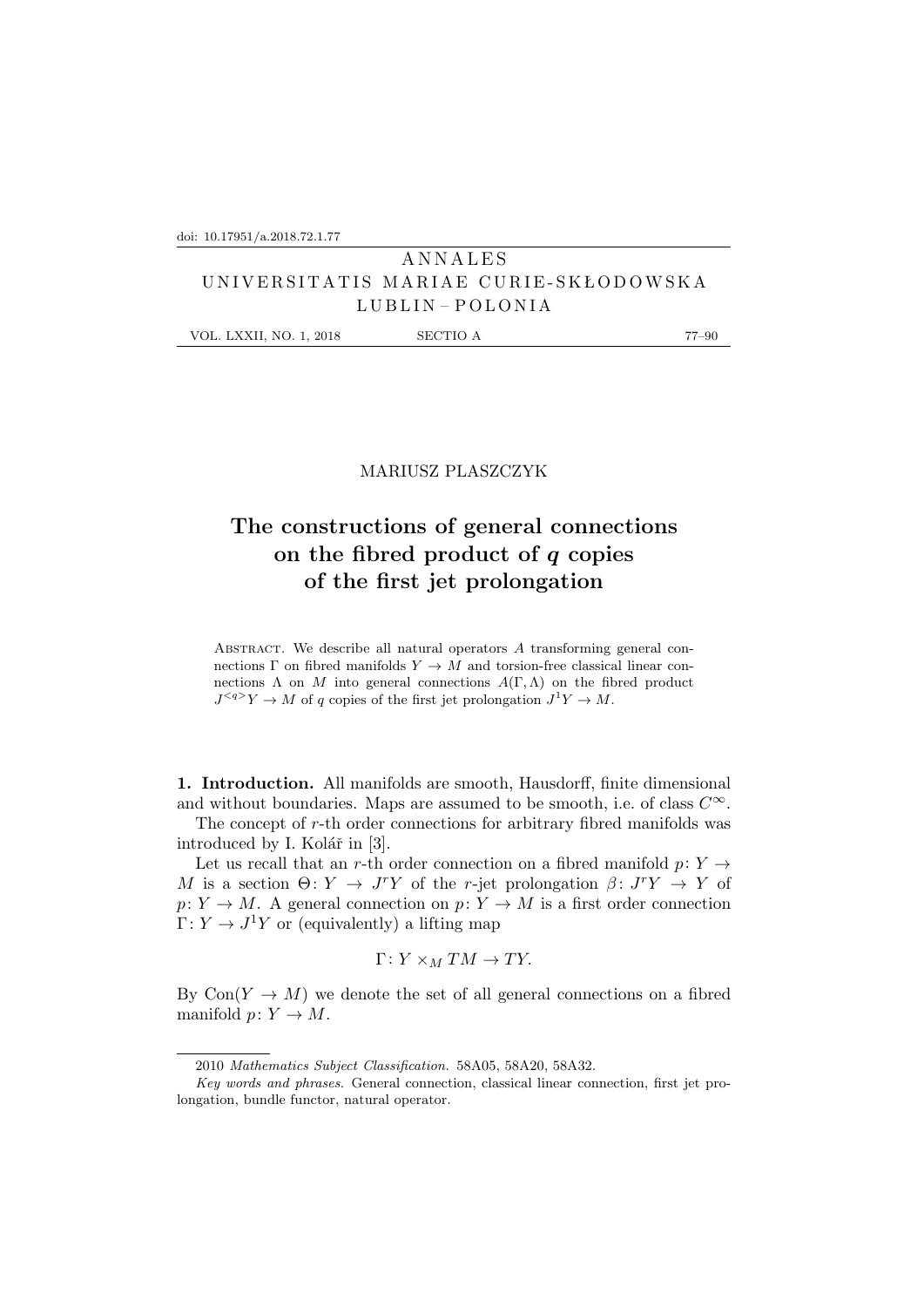If  $p: Y \to M$  is a vector bundle and an r-th order connection  $\Theta: Y \to$  $J<sup>r</sup>Y$  is a vector bundle morphism, then  $\Theta$  is called an r-th order linear connection on  $p: Y \to M$ .

An r-th order linear connection on  $M$  is an r-th order linear connection  $\Lambda: TM \to J^rTM$  on the tangent bundle  $\pi_M: TM \to M$  of M. By  $Q^r(M)$ we denote the set of all r-th order linear connections on M.

A classical linear connection on M is a first order linear connection  $\nabla: TM \to J^1TM$  on M, which can be also (equivalently) considered as its corresponding covariant derivative  $\nabla: \mathfrak{X}(M) \times \mathfrak{X}(M) \to \mathfrak{X}(M)$ .

A classical linear connection  $\nabla$  on M is called torsion-free if its torsion tensor  $T(X, Y) = \nabla_X Y - \nabla_Y X - [X, Y]$  is equal to zero. By  $Q_{\tau}(M)$  we denote the set of all torsion-free classical linear connections on M.

Let  $\mathcal{F}M$  denote the category of fibred manifolds and their fibred maps and let  $\mathcal{F}\mathcal{M}_{m,n} \subset \mathcal{F}\mathcal{M}$  be the (sub)category of fibred manifolds with mdimensional bases and n-dimensional fibres and their local fibred diffeomorphisms. Let  $\mathcal{M}_{m}$  denote the category of m-dimensional manifolds and their local diffeomorphisms.

Let  $F: \mathcal{F}\mathcal{M}_{m,n} \to \mathcal{F}\mathcal{M}$  be a bundle functor on  $\mathcal{F}\mathcal{M}_{m,n}$  of order r in the sense of [4]. Let  $\Gamma: Y \times_M TM \to TY$  be the lifting map of a general connection on an  $\mathcal{FM}_{m,n}$ -object  $p: Y \to M$ . Let  $\Lambda: TM \to J^rTM$ be an r-th order linear connection on M. The flow operator  $\mathcal F$  of  $F$ transforming projectable vector fields  $\eta$  on  $p: Y \to M$  into vector fields  $\mathcal{F}\eta := \frac{\partial}{\partial t}\Big|_{t=0}F(F\overline{l}_t^{\eta})$  on  $FY$  is of order r. In other words, the value  $\mathcal{F}\eta(u)$ at every  $u \in F_yY$ ,  $y \in Y$  depends only on  $j_y^r \eta$ . Therefore, we have the corresponding flow morphism  $\tilde{\mathcal{F}}: FY \times_Y J^rTY \to TFY$ , which is linear with respect to  $J^rTY$ . Moreover,  $\tilde{\mathcal{F}}(u, j_y^r \eta) = \mathcal{F}\eta(u)$ , where  $u \in F_yY$ ,  $y \in Y$ . Let  $X^{\Gamma}$  be the Γ-lift of a vector field X on M to Y, i.e.  $X^{\Gamma}$  is a projectable vector field on  $p: Y \to M$  defined by  $X^{\Gamma}(y) = \Gamma(y, X(x)), y \in Y_x$ ,  $x = p(y) \in M$ . Then the connection  $\Gamma$  can be extended to a morphism  $\tilde{\Gamma}: Y \times_M J^rTM \to J^rTY$  by the following formula  $\tilde{\Gamma}(y, j_x^rX) = j_y^r(X^{\Gamma}).$ By applying F, we obtain a map  $\mathcal{F}(\tilde{\Gamma})$ :  $FY \times_M J^rTM \to TFY$  defined by  $\mathcal{F}(\tilde{\Gamma})(u, j_x^r X) = \tilde{\mathcal{F}}(u, j_y^r (X^{\Gamma})) = \mathcal{F} X^{\Gamma}(u)$ . Further, the composition

$$
\mathcal{F}(\Gamma,\Lambda) \coloneqq \mathcal{F}(\tilde{\Gamma}) \circ (id_{FY} \times \Lambda) \colon FY \times_M TM \to TFY
$$

is the lifting map of a general connection on  $FY \to M$ . The connection  $\mathcal{F}(\Gamma,\Lambda)$  is called F-prolongation of  $\Gamma$  with respect to  $\Lambda$  and was discovered by I. Kolář  $|2|$ .

In particular, if  $F: \mathcal{F}\mathcal{M}_{m,n} \to \mathcal{F}\mathcal{M}$  is a bundle functor on  $\mathcal{F}\mathcal{M}_{m,n}$  of order  $r = 1$  and  $\Gamma$  is a general connection on an  $\mathcal{FM}_{m,n}$ -object  $p: Y \to M$ and  $\nabla$  is a torsion-free classical linear connection on M, then one can obtain the general connection  $\mathcal{F}(\Gamma,\nabla)$  as in [2].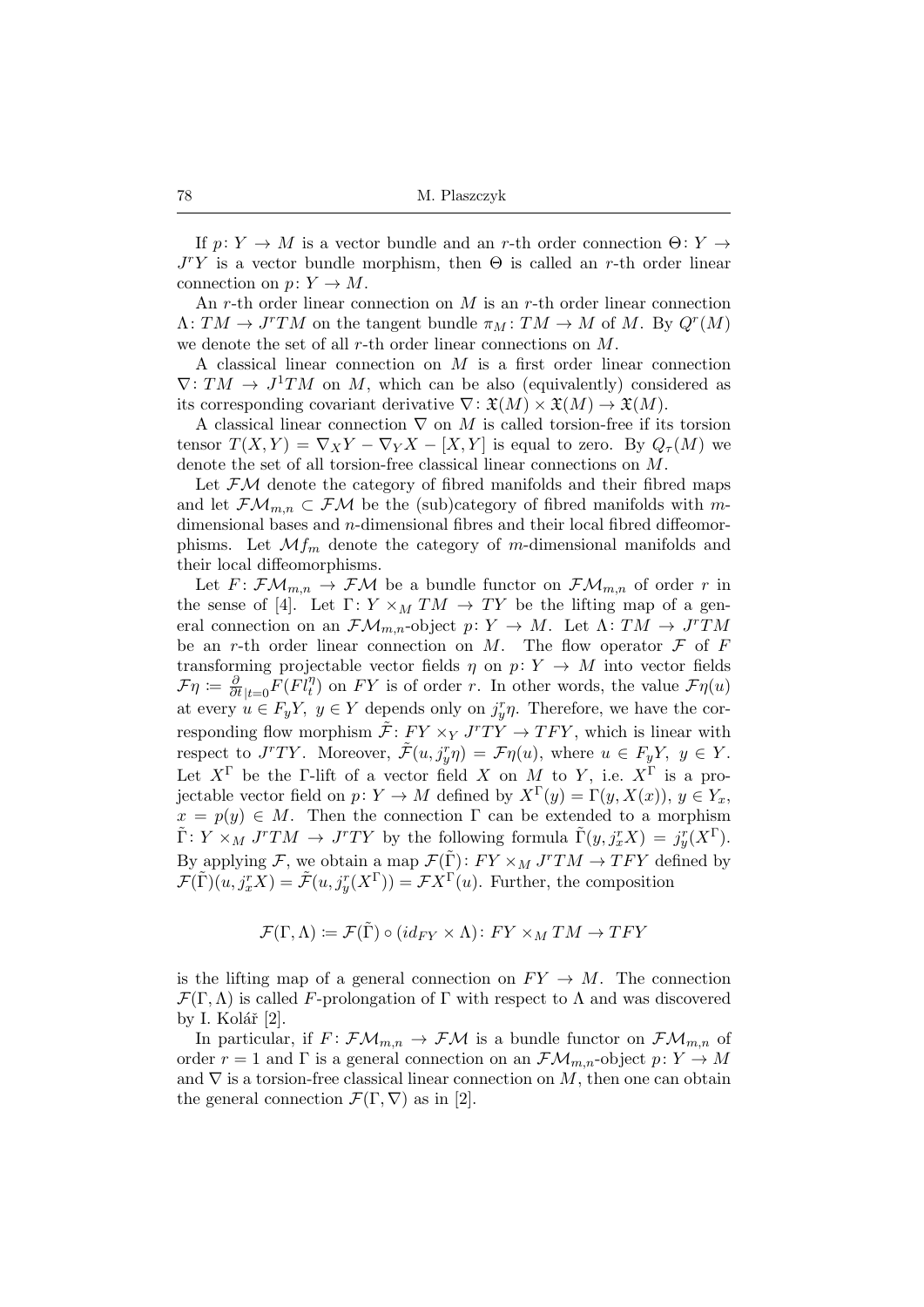In the paper [1] authors introduced some interesting constructions on connections using other methods.

**2. Natural operators.** The canonical character of construction of this connection can be described by means of the concept of natural operators. The general concept of natural operators can be found in the fundamental monograph [4]. In particular, we have the following definitions.

**Definition 1.** Let  $F: \mathcal{FM}_{m,n} \to \mathcal{FM}$  be a bundle functor of order  $r = 1$ on the category  $\mathcal{FM}_{m,n}$  and  $\mathcal{B}: \mathcal{FM}_{m,n} \to \mathcal{M}f_m$  be a base functor. An  $\mathcal{FM}_{m,n}$ -natural operator  $D: J^1 \times Q_{\tau}(\mathcal{B}) \rightsquigarrow J^1(F \to \mathcal{B})$  transforming general connections  $\Gamma$  on fibred manifolds  $Y \to M$  and torsion-free classical linear connections  $\nabla$  on M into general connections  $D(\Gamma, \nabla) : FY \to J^1 FY$ on  $FY \to M$  is a system of regular operators  $D_Y: \text{Con}(Y \to M) \times Q_\tau(M) \to$  $Con(FY \to M), (p: Y \to M) \in Obj(\mathcal{F}\mathcal{M}_{m,n})$  satisfying the  $\mathcal{F}\mathcal{M}_{m,n}$ invariance condition.

The  $\mathcal{F}\mathcal{M}_{m,n}$ -invariance means that for any connections  $\Gamma \in \text{Con}(Y \to$ M),  $\Gamma_1 \in \text{Con}(Y_1 \to M_1)$ ,  $\nabla \in Q_{\tau}(M)$  and  $\nabla_1 \in Q_{\tau}(M_1)$  such that if  $Γ$  is f-related to Γ<sub>1</sub> by an  $\mathcal{FM}_{m,n}$ -map  $f: Y \to Y_1$  covering  $f: M \to$ M<sub>1</sub> (i.e.  $J^1f \circ \Gamma = \Gamma_1 \circ f$ ) and  $\nabla$  is f-related to  $\nabla_1$  (i.e.  $J^1Tf \circ \nabla =$  $\nabla_1 \circ T_1$ , then  $D_Y(\Gamma, \nabla)$  is Ff-related to  $D_{Y_1}(\Gamma_1, \nabla_1)$  (i.e.  $J^1Ff \circ D_Y(\Gamma, \nabla)$  $= D_{Y_1}(\Gamma_1, \nabla_1) \circ Ff$ ).

Equivalently the  $\mathcal{FM}_{m,n}$ -invariance means that for any  $\Gamma \in \text{Con}(Y \to$ M),  $\Gamma_1 \in \text{Con}(Y_1 \to M_1), \nabla \in Q_{\tau}(M)$  and  $\nabla_1 \in Q_{\tau}(M_1)$  if diagrams

| $\stackrel{J^1f}{\longrightarrow} J^1Y_1$<br>$J^1Y$ | $J^1TM$ | $\frac{J}{\longrightarrow} J^1TM_1$ |
|-----------------------------------------------------|---------|-------------------------------------|
|                                                     |         |                                     |
|                                                     | ŦМ      | - $TM_1$                            |

commute for an  $\mathcal{FM}_{m,n}$ -map  $f: Y \to Y_1$  covering  $f: M \to M_1$ , then the diagram

$$
J^{1}FY \xrightarrow{J^{1}Ff} J^{1}FY_1
$$
  

$$
D_Y(\Gamma, \nabla) \wedge \qquad \qquad \uparrow D_{Y_1}(\Gamma_1, \nabla_1)
$$
  

$$
FY \xrightarrow{Ff} FY_1
$$

commutes.

We say that the operator  $D_Y$  is regular if it transforms smoothly parametrized families of connections into smoothly parametrized ones.

Thus the construction  $\mathcal{F}(\Gamma,\nabla)$  can be considered as an  $\mathcal{F}\mathcal{M}_{m,n}$ -natural operator  $\mathcal{F} \colon J^1 \times Q_{\tau}(\mathcal{B}) \rightsquigarrow J^1(F \to \mathcal{B}).$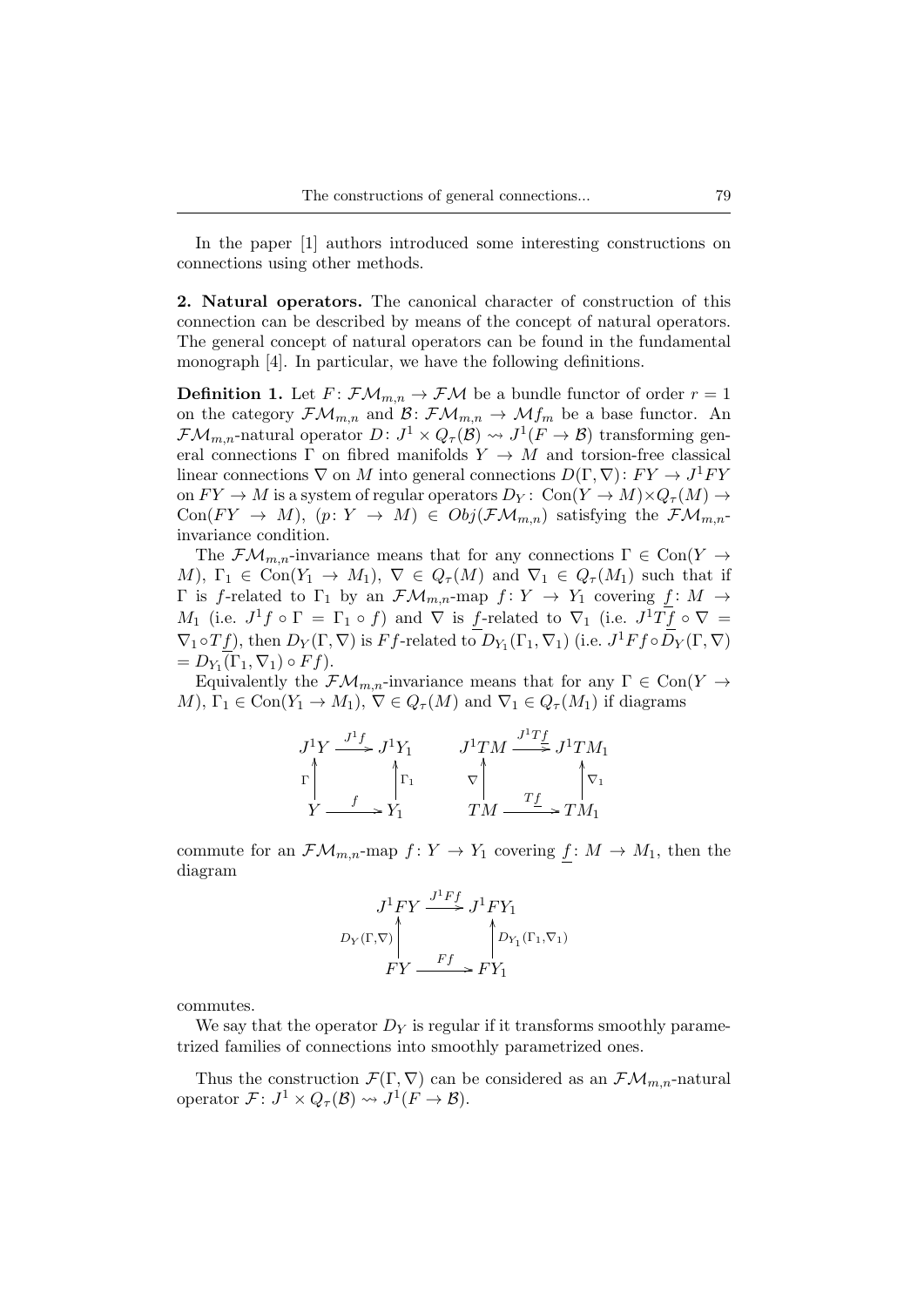### **3. Quasi-normal fibred coordinates.** According to [6], let

$$
\Phi_r: J_0^{r-1}(T^*\mathbb{R}^m \otimes \mathbb{R}^n) \to J_0^{r}(\mathbb{R}^m, \mathbb{R}^n)_0
$$

be the usual symmetrization

$$
\bigoplus_{q=0}^{r-1} S^q T_0^* \mathbb{R}^m \otimes T_0^* \mathbb{R}^m \otimes \mathbb{R}^n \to \bigoplus_{q=0}^{r-1} S^{q+1} T_0^* \mathbb{R}^m \otimes \mathbb{R}^n
$$

modulo the following  $GL(m)$ -invariant identifications:

$$
J_0^{r-1}(T^*\mathbb{R}^m \otimes \mathbb{R}^n) = \bigoplus_{q=0}^{r-1} S^q T_0^*\mathbb{R}^m \otimes T_0^*\mathbb{R}^m \otimes \mathbb{R}^n,
$$
  

$$
J_0^r(\mathbb{R}^m, \mathbb{R}^n)_0 = \bigoplus_{q=0}^{r-1} S^{q+1} T_0^*\mathbb{R}^m \otimes \mathbb{R}^n.
$$

In other words,  $\Phi_r: J_0^{r-1}(T^*\mathbb{R}^m \otimes \mathbb{R}^n) \to J_0^{r}(\mathbb{R}^m, \mathbb{R}^n)$  is the linear map such that

$$
\Phi_r\bigg(j_0^{r-1}\big((x^{i_1}\ldots x^{i_q}dx^j)e_k\big)\bigg) = \frac{1}{q+1}j_0^r(x^{i_1}\ldots x^{i_q}x^je_k)
$$

for any  $i_1, \ldots, i_q, j = 1, \ldots, m, q = 0, \ldots, r-1$  and  $k = 1, \ldots, n$ , where  $(e_k)$ is the usual canonical basis in  $\mathbb{R}^n$  and  $(x^1, \ldots, x^m)$  are the usual coordinates on  $\mathbb{R}^m$ . Then it holds

$$
\Phi_r(j_0^{r-1}(d\sigma)) = j_0^r(\sigma)
$$

for any  $\sigma: \mathbb{R}^m \to \mathbb{R}^n$  with  $\sigma(0) = 0$ . In addition,  $\Phi_r$  is  $GL(m)$ -invariant and linear.

Let  $\Gamma: Y \to J^1Y$  be a general connection on a fibred manifold  $p: Y \to M$ , where  $\dim(M) = m$ ,  $\dim(Y) = m+n$ . Let  $\Lambda$  be a torsion-free classical linear connection on M. Let  $y_0 \in Y$  be a point such that  $x_0 = p(y_0) \in M$ .

We present a concept of  $(\Gamma, \Lambda, y_0, r)$ -quasi-normal fibred coordinate system on  $Y$ , which was introduced by W. Mikulski, [6], [7].

**Definition 2.** A fibred chart  $\psi$  on Y with  $\psi(y_0) = (0, 0) \in \mathbb{R}^{m,n}$  covering a Λ-normal coordinate system  $ψ$  on M with centre  $x_0$  is called a  $(Γ, Λ, y_0, r)$ quasi-normal fibred coordinate system on  $Y$ , if the condition

$$
\Phi_r\bigg(j_0^{r-1}\Big(\sum_{|\alpha|+|\beta|\leq r-1}\sum_{j=1}^m\sum_{k=1}^n\Gamma_{j\alpha\beta}^k x^\alpha dx^j\otimes e_k\Big)\bigg)=0
$$

holds for any multiindex  $\beta \in (\mathbb{N} \cup \{0\})^n$  such that  $|\beta| \leq r - 1$ , where

$$
j_0^{r-1} \left( \sum_{i=1}^m dx^i \otimes \frac{\partial}{\partial x^i} + \sum_{|\alpha|+|\beta| \leq r-1} \sum_{j=1}^m \sum_{k=1}^n \Gamma_{j\alpha\beta}^k x^{\alpha} y^{\beta} dx^j \otimes \frac{\partial}{\partial y^k} \right)
$$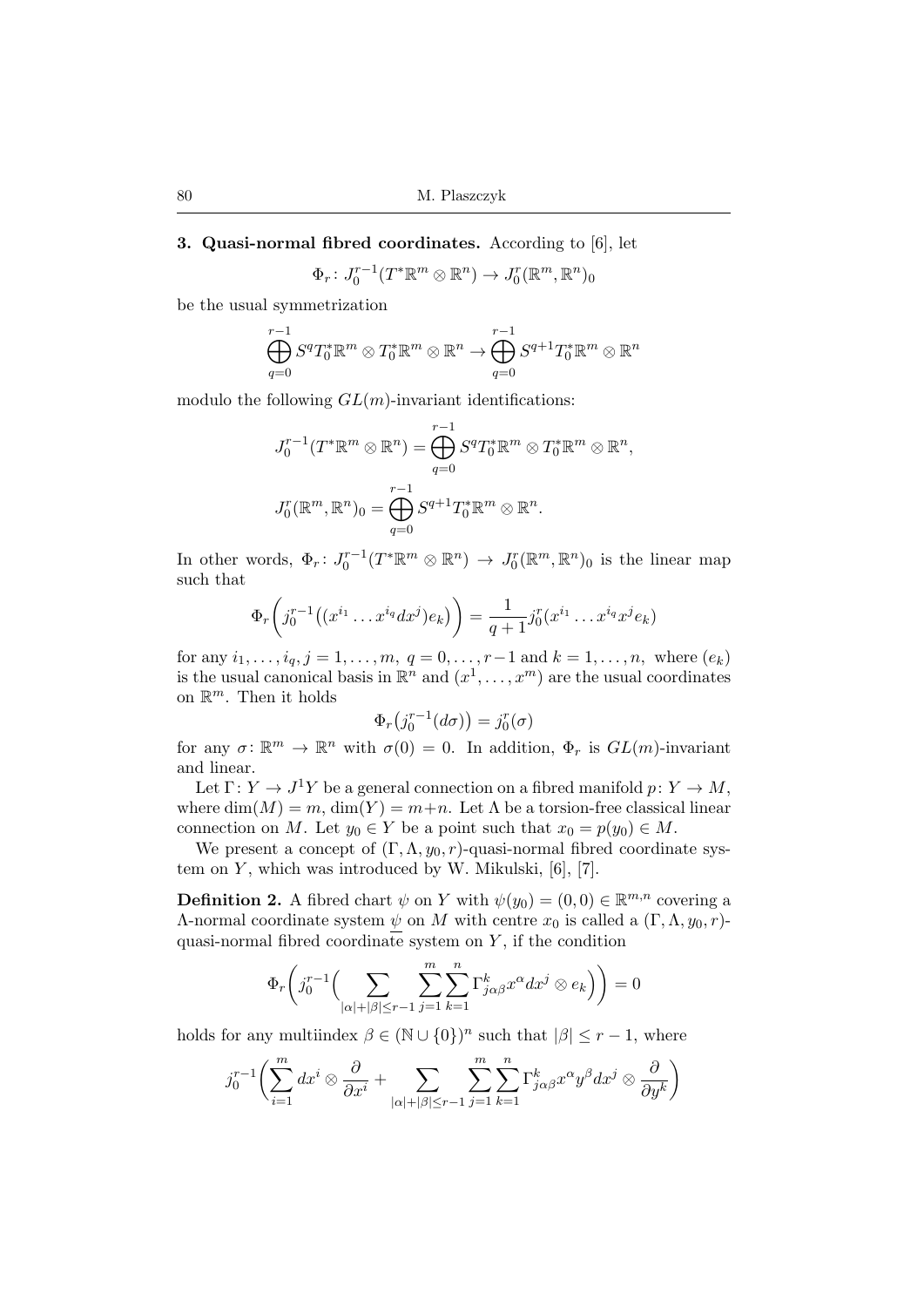is the expression of an element  $j_{(0,0)}^{r-1}(\psi_*\Gamma)$  and  $(x^1,\ldots,x^m,y^1,\ldots,y^n)$  are the usual coordinates on the product  $\mathbb{R}^m \times \mathbb{R}^n$ .

In [6], W. Mikulski proved the following theorem.

**Theorem 1.** Let  $\Gamma: Y \to J^1Y$  be a general connection on an  $\mathcal{FM}_{m,n}$ *object*  $p: Y \to M$  *such that*  $dim(M) = m$ ,  $dim(Y) = m + n$  *and let*  $\Lambda$  *be a torsion-free classical linear connection on* M and let  $y_0 \in Y$  be a point such *that*  $x_0 = p(y_0) \in M$ . Then:

*(i)* There exists a  $(\Gamma, \Lambda, y_0, r)$ -quasi-normal fibred coordinate system  $\psi$  on Y. (*ii*) If  $\psi^1$  is another  $(\Gamma, \Lambda, y_0, r)$ -quasi-normal fibred coordinate system on Y *, then*

$$
j_{y_0}^r \psi^1 = j_{y_0}^r ((B \times H) \circ \psi)
$$

 $for a map B \in GL(m) and a diffeomorphism H: \mathbb{R}^n \to \mathbb{R}^n$  preserving  $0 \in \mathbb{R}^n$ .

From the proof of this theorem it follows that  $(B \times H) \circ \psi$  is a  $(\Gamma, \Lambda, y_0, r)$ quasi-normal fibred coordinate system on Y for any  $B \in GL(m)$  and any diffeomorphism  $H: \mathbb{R}^n \to \mathbb{R}^n$  preserving  $0 \in \mathbb{R}^n$ . In other words, the  $\mathcal{F}\mathcal{M}_{m,n}$ -maps of the form  $B \times H$  for  $B \in GL(m)$  and diffeomorphisms  $H: \mathbb{R}^n \to \mathbb{R}^n$  preserving  $0 \in \mathbb{R}^n$  transform  $(\Gamma, \Lambda, y_0, r)$ -quasi-normal fibred coordinate systems on Y into  $(\Gamma, \Lambda, y_0, r)$ -quasi-normal fibred coordinate systems.

The generalization of this theorem in the case  $r = 2$  for fibred-fibred manifolds was proved by J. Kurek and W. Mikulski in [5].

**4. The fibred product of** q **copies of the first jet prolongation.** In [4], the authors described all  $\mathcal{FM}_{m,n}$ -natural operators  $D: J^1 \times Q_{\tau}$  ( $\mathcal{B}$ )  $\rightsquigarrow J^1(F \rightarrow \mathcal{B})$  for a bundle functor  $F = J^1 \colon \mathcal{F}\mathcal{M}_{m,n} \rightarrow \mathcal{F}\mathcal{M}$ . They constructed an additional  $\mathcal{FM}_{m,n}$ -natural operator P and proved that all  $\mathcal{F}\mathcal{M}_{m,n}$ -natural operators  $D: J^1 \times Q_{\tau}(\mathcal{B}) \rightsquigarrow J^1(J^1 \rightarrow \mathcal{B})$  form the one parameter family  $tP + (1-t)\mathcal{J}^1$ ,  $t \in \mathbb{R}$ .

In other words, they showed that any  $\mathcal{FM}_{m,n}$ -natural operator

$$
C\colon J^1\times Q_\tau(\mathcal{B})\rightsquigarrow J^1(J^1\to\mathcal{B})
$$

transforming pairs  $(\Gamma, \Lambda)$  consisting of general connections  $\Gamma: Y \to J^1Y$ on  $\mathcal{F}\mathcal{M}_{m,n}$ -objects  $p: Y \to M$  and torsion-free classical linear connections  $\Lambda: TM \to J^1TM$  on M into general connections  $C_Y(\Gamma,\Lambda): J^1Y \to J^1J^1Y$ on  $J^1 Y \to M$  is of the form

$$
(1) \tC = t \cdot P + (1 - t) \cdot \mathcal{J}^1, \ t \in \mathbb{R},
$$

where P and  $\mathcal{J}^1$  are natural operators constructed in the monograph [4].

In [8], we generalized this result to the case  $F = J^2$ . In other words, we classified all  $\mathcal{FM}_{m,n}$ -natural operators  $D: J^1 \times Q_{\tau}(\mathcal{B}) \rightsquigarrow J^1(J^2 \to \mathcal{B}).$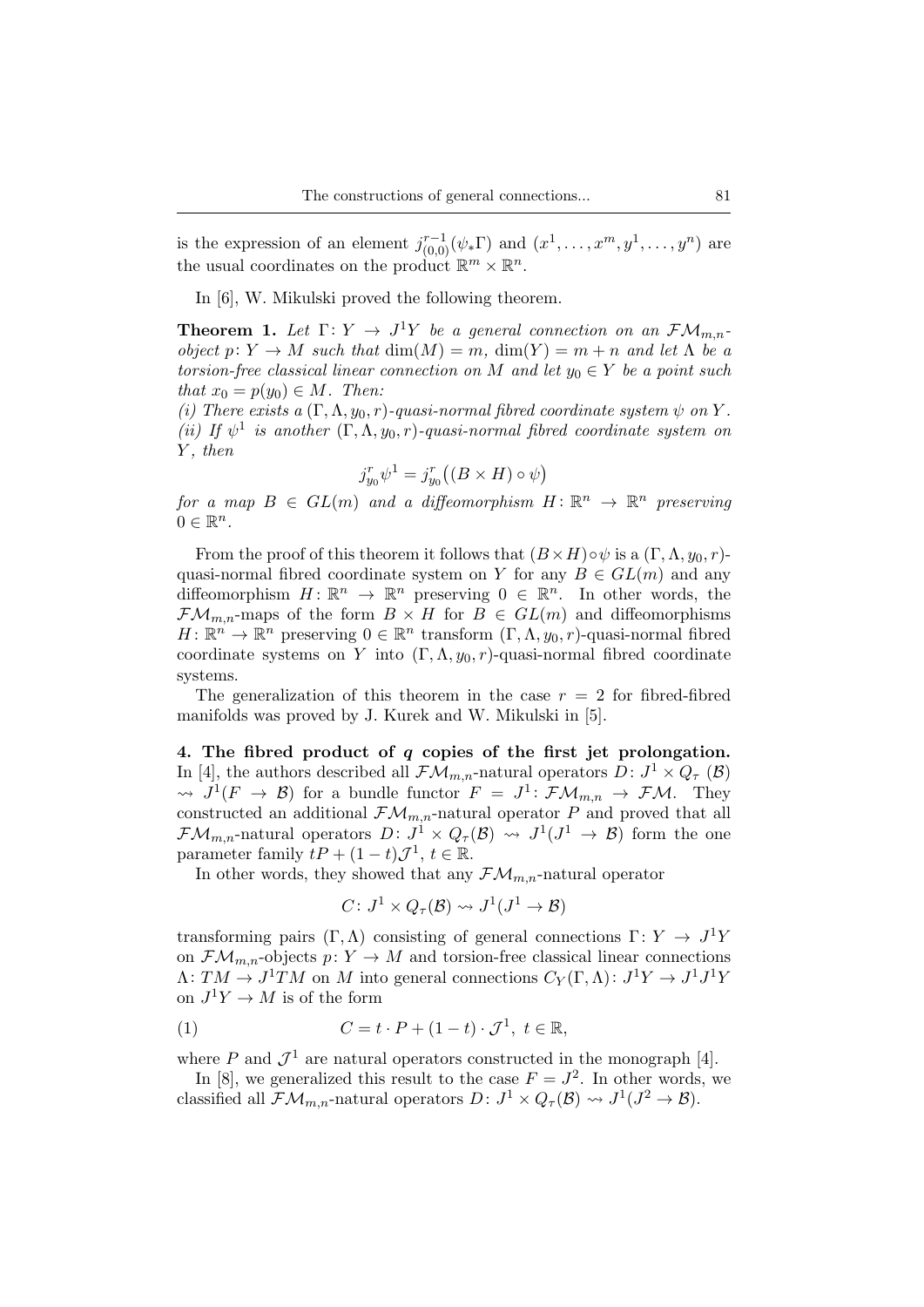A pair  $(\Gamma, \Lambda)$  consisting of a general connection  $\Gamma: Y \to J^1Y$  on a fibred manifold  $p: Y \to M$  and a torsion-free classical linear connection  $\Lambda: TM \to$  $J^1TM$  on M is called an admissible pair on  $p: Y \to M$ .

We can consider the first jet prolongation functor  $J<sup>1</sup>$  as an affine bundle functor on the category  $\mathcal{FM}_{m,n}$ . The corresponding vector bundle functor is  $T^*B \otimes V$ , where V is a vertical tangent functor. For this reason, for any fibred manifold  $p: Y \to M$ , the first jet prolongation  $J^1 Y \to Y$  is the affine bundle with the corresponding vector bundle  $T^*M \otimes VY$ . Therefore,  $J^1J^1Y \to J^1Y$ is the affine bundle with corresponding vector bundle  $T^*M \otimes VJ^1Y$ . Thus the set of all  $\mathcal{FM}_{m,n}$ -natural operators

$$
C\colon J^1\times Q_\tau(\mathcal{B})\leadsto J^1(J^1\to\mathcal{B})
$$

transforming admissible pairs  $(\Gamma, \Lambda)$  on fibred manifolds  $p: Y \to M$  into general connections  $C_Y(\Gamma,\Lambda): J^1Y \to J^1J^1Y$  on  $J^1Y \to M$  possesses the affine space structure.

Let

$$
\tilde{\Delta} \coloneqq \mathcal{J}^1 - P \colon J^1 \times Q_{\tau}(\mathcal{B}) \rightsquigarrow (J^1, T^* \mathcal{B} \otimes V J^1)
$$

be an  $\mathcal{F}\mathcal{M}_{m,n}$ -natural operator transforming admissible pairs  $(\Gamma,\Lambda)$  on  $p: Y \to M$  into fibred maps  $\tilde{\Delta}_Y(\Gamma, \Lambda) \colon J^1 Y \to T^* M \otimes V J^1 Y$  covering the identity  $id_{J_1^1Y}: J^1Y \to J^1Y$ , where  $VJ^1Y = V(J^1Y \to M)$  is the vertical bundle of  $J^1Y \to M$ .

By theorems presented in the monograph [4] it follows that the  $\mathcal{FM}_{m,n-1}$ natural operator  $\tilde{\Delta}$ :  $J^1 \times Q_{\tau}(\mathcal{B}) \rightsquigarrow (J^1, T^* \mathcal{B} \otimes V J^1)$  is of finite order.

Then the equality (1) can be written in the following form

(2) 
$$
\mathcal{J}^1 - C = t \cdot (\mathcal{J}^1 - P).
$$

If we denote  $E := \mathcal{J}^1 - C$ , then we can interpret the equality (2) in the following way.

Any  $\mathcal{FM}_{m,n}$ -natural operator

$$
E\colon J^1\times Q_\tau(\mathcal{B})\rightsquigarrow (J^1,T^*\mathcal{B}\otimes VJ^1)
$$

transforming admissible pairs  $(\Gamma, \Lambda)$  on  $p: Y \to M$  into fibred maps  $E_Y(\Gamma,\Lambda): J^1Y \to T^*M \otimes VJ^1Y$  covering the identity  $id_{J^1Y}: J^1Y \to J^1Y$ is of the form

$$
E=t\cdot \tilde{\Delta}.
$$

Let

$$
J^{} \coloneqq J^1\underbrace{\times_{\mathcal{M}f_m}\cdots\times_{\mathcal{M}f_m}}_{q\text{-times}}J^1\colon \mathcal{F}\mathcal{M}_{m,n}\to \mathcal{F}\mathcal{M}
$$

be the bundle functor transforming  $\mathcal{FM}_{m,n}$ -objects  $Y \to M$  into fibred products

$$
J^{}Y := J^{1}Y \underbrace{\times_{M} \cdots \times_{M}}_{q\text{-times}} J^{1}Y
$$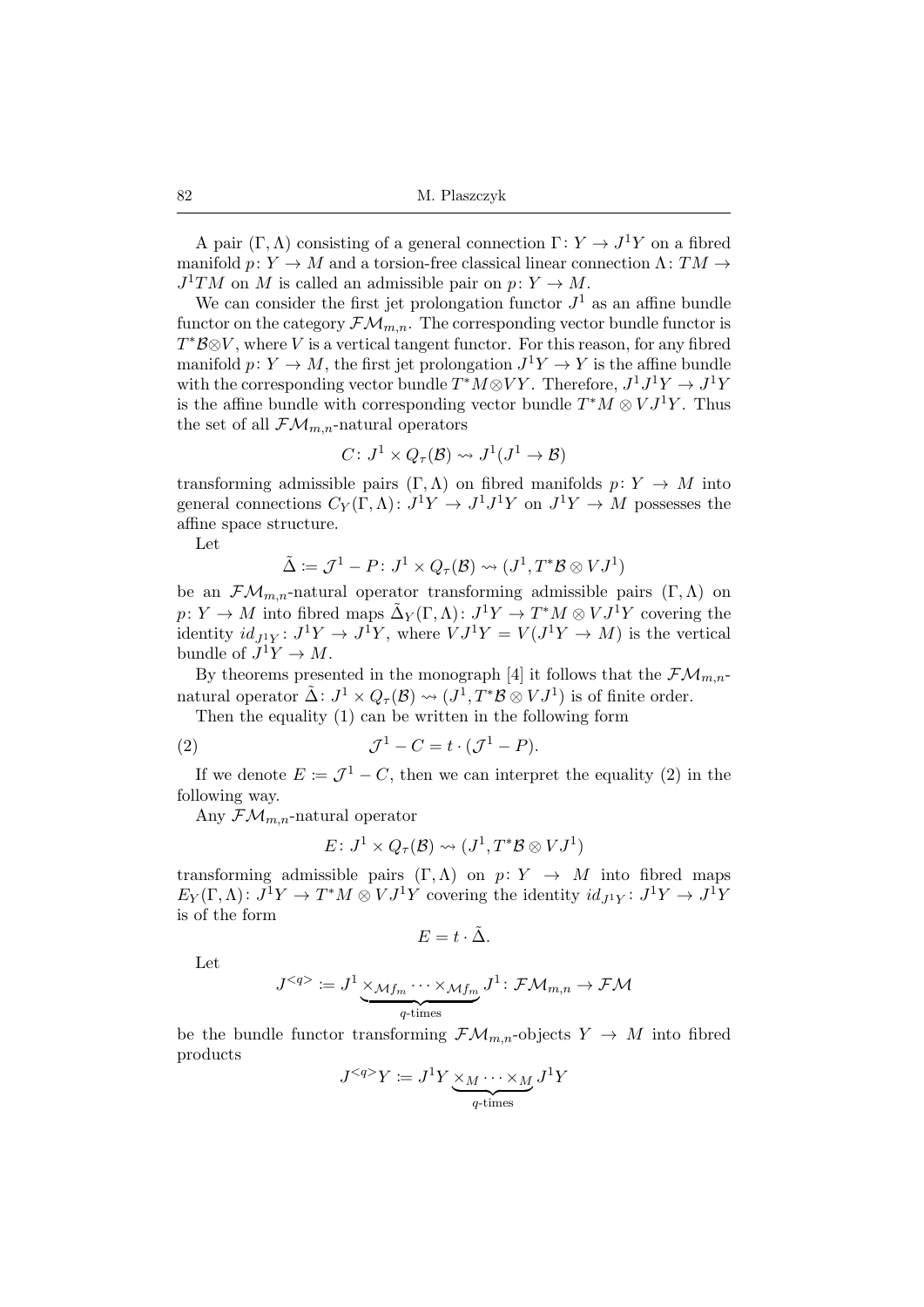of q copies of  $J^1Y \to M$  and  $\mathcal{FM}_{m,n}$ -maps  $f: Y \to Y_1$  covering  $\underline{f}: M \to M_1$ into the induced fibred maps

$$
J^{}f := J^1f \underbrace{\times_f \cdots \times_f}_{q\text{-times}} J^1f : J^{}Y \to J^{}Y_1.
$$

**5. The classification of constructions of general connections on the fibred product of** q **copies of the first jet prolongation.** We want to describe all  $\mathcal{FM}_{m,n}$ -natural operators

$$
A\colon J^1 \times Q_{\tau}(\mathcal{B}) \rightsquigarrow J^1(J^{} \to \mathcal{B})
$$

transforming admissible pairs  $(\Gamma, \Lambda)$  on  $p: Y \to M$  into general connections  $A_Y(\Gamma,\Lambda): J^{}Y \to J^1(J^{}Y)$  on  $J^{}Y \to M$ .

An example of such A is the  $\mathcal{FM}_{m,n}$ -natural operator  $\mathcal{J}^{}$  of finite order constructed by I. Kolář.

By theorems presented in the monograph [4] it follows that  $\mathcal{FM}_{m,n-1}$ natural operators  $A: J^1 \times Q_{\tau}(\mathcal{B}) \rightarrow J^1(J^{\leq q>} \rightarrow \mathcal{B})$  are of finite order.

Next,  $J^1(J^{}Y) \to J^{}Y$  is the affine bundle with corresponding vector bundle  $T^*M \otimes VJ^{}Y$ , where  $VJ^{}Y = V(J^{}Y \rightarrow M)$  is the vertical bundle of  $J^{}Y \to M$ . Therefore, we obtain the following  $\mathcal{FM}_{m,n}$ natural operator

$$
\Delta\colon J^1\times Q_\tau(\mathcal{B})\leadsto (J^{}, T^*\mathcal{B}\otimes VJ^{})
$$

of finite order transforming admissible pairs  $(\Gamma, \Lambda)$  on  $p: Y \to M$  into fibred maps  $\Delta_Y(\Gamma,\Lambda): J^{}Y \to T^*M \otimes VJ^{}Y$  covering the identity map of  $J^{}Y$  given by

$$
\Delta_Y(\Gamma,\Lambda) \coloneqq A_Y(\Gamma,\Lambda) - \mathcal{J}_Y^{}(\Gamma,\Lambda).
$$

The natural operator A is completely described by the natural operator  $\Delta$ , because it holds

$$
A_Y(\Gamma,\Lambda) = \Delta_Y(\Gamma,\Lambda) + \mathcal{J}_Y^{}(\Gamma,\Lambda)
$$

for any admissible pair  $(\Gamma, \Lambda)$ . In other words, it holds  $A = \Delta + \mathcal{J}^{}$ .

Therefore, in order to determine all  $\mathcal{FM}_{m,n}$ -natural operators  $A: J^1 \times Q_{\tau}(\mathcal{B}) \rightsquigarrow J^1(J^{} \rightarrow \mathcal{B})$  it is sufficient to describe all  $\mathcal{FM}_{m,n}$ natural operators  $\Delta: J^1 \times Q_{\tau}(\mathcal{B}) \rightsquigarrow (J^{\leq q>} , T^* \mathcal{B} \otimes V J^{\leq q>} ).$ 

Using the following identifications

$$
VJ^{}Y = VJ^{1}Y \underbrace{\times_{M} \cdots \times_{M}}_{q\text{-times}} VJ^{1}Y,
$$
  

$$
T^{*}M \otimes VJ^{}Y = (T^{*}M \otimes VJ^{1}Y) \underbrace{\times_{M} \cdots \times_{M}}_{q\text{-times}} (T^{*}M \otimes VJ^{1}Y),
$$

we find out that any fibred map

$$
\tau\colon J^{}Y\to T^*M\otimes VJ^{}Y
$$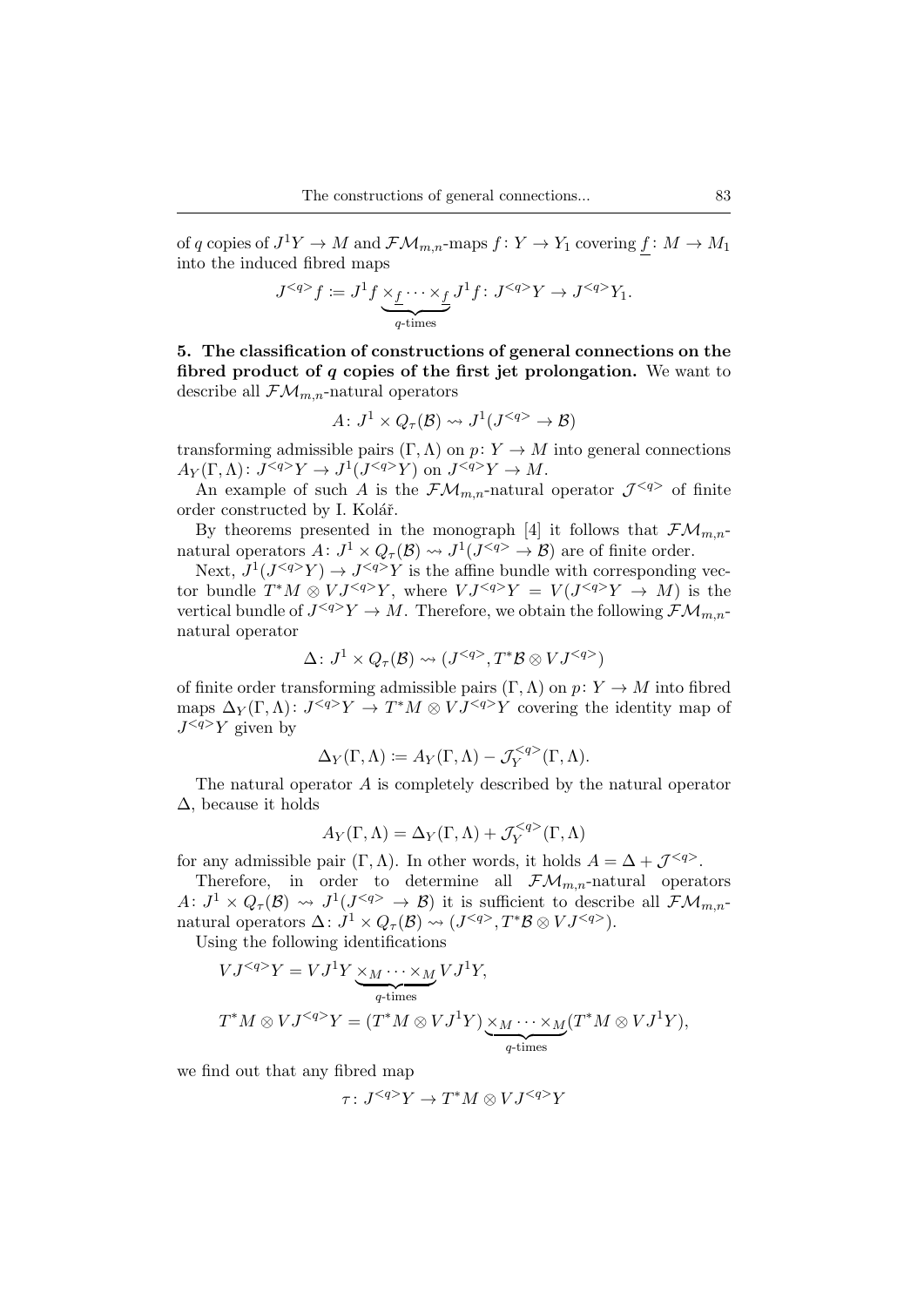is the system  $\tau = (\tau_1, \ldots, \tau_q)$  of fibred maps

 $\tau_i \coloneqq (id_{T^*M}\otimes Vp_i)\circ \tau\colon J^{< q> }Y\to T^*M \otimes VJ^1Y$ 

covering the usual projection  $p_i: J^{}Y \rightarrow J^1Y$  onto an *i*-th factor of the fibred product  $J^{}Y = J^1Y \times_M \cdots \times_M$  $q$ -times  $J^1Y, i = 1, \ldots, q.$ 

So, the  $\mathcal{F}\mathcal{M}_{m,n}$ -natural operators  $A: J^1 \times Q_{\tau}(\mathcal{B}) \rightsquigarrow J^1(J^{\leq q} \rightarrow \mathcal{B})$  are in a bijective correspondence with systems  $(B^1, \ldots, B^q)$  of  $\mathcal{FM}_{m,n}$ -natural operators

$$
B^i\colon J^1\times Q_\tau(\mathcal{B})\leadsto (J^{}, T^*\mathcal{B}\otimes VJ^1)
$$

transforming admissible pairs  $(\Gamma, \Lambda)$  on  $Y \to M$  into fibred maps  $B_Y^i(\Gamma,\Lambda)$ :  $J^{}Y \to T^*M \otimes VJ^1Y$  given by

$$
B_Y^i(\Gamma,\Lambda)=(id_{T^*M}\otimes Vp_i)\circ\Delta_Y(\Gamma,\Lambda)
$$

covering  $p_i: J^{}Y \to J^1Y$  for  $i = 1, ..., q$ .

By theorems presented in the monograph [4] it follows that  $\mathcal{FM}_{m,n-1}$ natural operators  $B^i: J^1 \times Q_{\tau}(\mathcal{B}) \rightsquigarrow (J^{}, T^*\mathcal{B} \otimes VJ^1)$  are of finite order.

Therefore, in order to determine all  $\mathcal{FM}_{m,n}$ -natural operators  $A: J^1 \times Q_{\tau}(\mathcal{B}) \rightsquigarrow J^1(J^{} \rightarrow \mathcal{B})$  it is sufficient to describe all  $\mathcal{FM}_{m,n}$ natural operators  $B^i: J^1 \times Q_{\tau}(\mathcal{B}) \rightsquigarrow (J^{\leq q>} , T^* \mathcal{B} \otimes V J^1)$  of the same type for  $i = 1, \ldots, q$ .

Therefore, in order to determine all  $\mathcal{FM}_{m,n}$ -natural operators  $A: J^1 \times Q_{\tau}(\mathcal{B}) \rightsquigarrow J^1(J^{} \rightarrow \mathcal{B})$  it is sufficient to describe all  $\mathcal{FM}_{m,n}$ natural operators

$$
B\colon J^1\times Q_\tau(\mathcal{B})\rightsquigarrow (J^{}, T^*\mathcal{B}\otimes VJ^1)
$$

transforming admissible pairs  $(\Gamma, \Lambda)$  on  $p: Y \to M$  into fibred maps  $B_Y(\Gamma,\Lambda)$ :  $J^{}Y \to T^*M \otimes VJ^1Y$  given by

$$
B_Y(\Gamma,\Lambda)=(id_{T^*M}\otimes Vp_1)\circ\Delta_Y(\Gamma,\Lambda)
$$

covering  $id_Y: Y \to Y$ .

By theorems presented in the monograph [4] it follows that  $\mathcal{FM}_{m,n-1}$ natural operators  $B: J^1 \times Q_{\tau}(\mathcal{B}) \rightsquigarrow (J^{\langle q \rangle}, T^*\mathcal{B} \otimes VJ^1)$  are of finite order.

Consider the map  $\delta: J^1 Y \to J^1 Y \times_M \cdots \times_M J^1 Y$  given by

$$
\delta(u) = (u, \dots, u)
$$

for any element  $u \in J_x^1 Y$ , where  $x \in M$ . Then the  $\mathcal{FM}_{m,n}$ -natural operator B defines an  $\mathcal{FM}_{m,n}$ -natural operator

$$
B \circ \delta \colon J^1 \times Q_{\tau}(\mathcal{B}) \rightsquigarrow (J^1, T^* \mathcal{B} \otimes V J^1)
$$

of finite order transforming admissible pairs  $(\Gamma, \Lambda)$  on  $p: Y \to M$  into fibred maps  $(B \circ \delta)_Y(\Gamma, \Lambda) : J^1 Y \to T^* M \otimes V J^1 Y$  given by

$$
(B \circ \delta)_Y(\Gamma, \Lambda) \coloneqq B_Y(\Gamma, \Lambda) \circ \delta
$$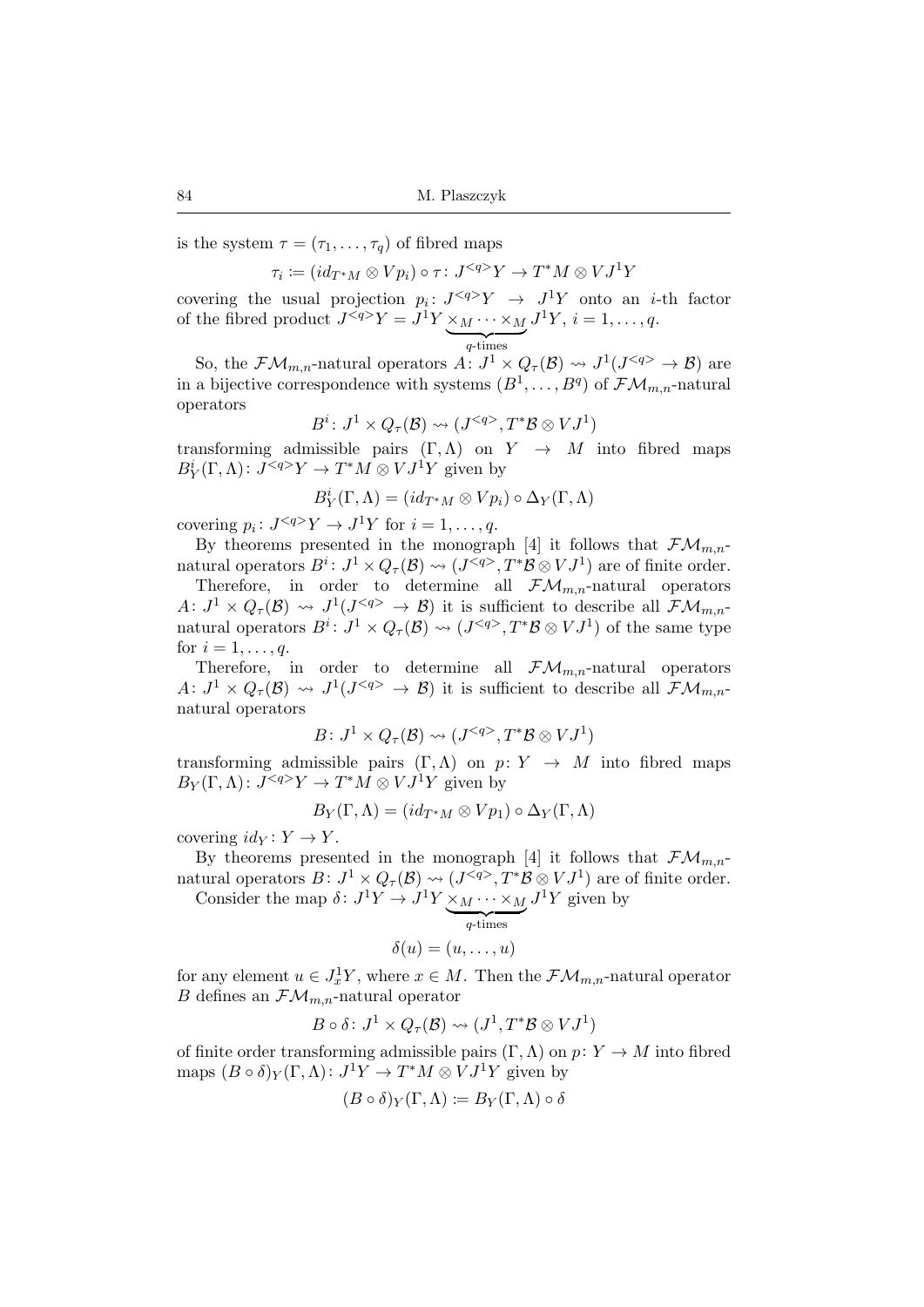covering the identity  $id_{I}Y$ .

Hence we see that  $B \circ \delta = t \cdot \tilde{\Delta}$  for the real number t, i.e.

$$
B_Y(\Gamma,\Lambda)(u,\ldots,u)=t\cdot\tilde{\Delta}_Y(\Gamma,\Lambda)(u)
$$

for any admissible pair  $(\Gamma, \Lambda)$  on  $Y \to M$  and for any element  $u \in J_x^1 Y$ , where  $x \in M$ .

We have the projection  $V\pi_0^1: VJ^1Y \to VY$ , where  $\pi_0^1: J^1Y \to Y$  is the jet projection. Then the  $\mathcal{F}\mathcal{M}_{m,n}$ -natural operator B defines an  $\mathcal{F}\mathcal{M}_{m,n}$ natural operator

$$
D \coloneqq (id_{T^*M} \otimes V\pi_0^1) \circ B \colon J^1 \times Q_{\tau}(\mathcal{B}) \rightsquigarrow (J^{}, T^*\mathcal{B} \otimes V)
$$

transforming admissible pairs  $(\Gamma, \Lambda)$  on  $p: Y \to M$  into fibred maps  $D_Y(\Gamma,\Lambda)$ :  $J^{}Y \to T^*M \otimes VY$  given by

$$
D_Y(\Gamma,\Lambda)=(id_{T^*M}\otimes V\pi_0^1)\circ B_Y(\Gamma,\Lambda)
$$

covering the projection  $\pi_0^1 \circ p_1$ .

By theorems presented in the monograph [4] it follows that the  $\mathcal{F}\mathcal{M}_{m,n}$ -natural operator  $D: J^1 \times Q_{\tau}(\mathcal{B}) \rightsquigarrow (J^{\leq q>} , T^*\mathcal{B} \otimes V)$  is of finite order.

Because of the invariance of  $D$  with respect to fibred manifold charts, the existence of  $(\Gamma, \Lambda, y_0, r)$ -quasi-normal fibred coordinate systems and the non-linear Peetre theorem (see [4]), we deduce that D is determined by the values

(3)  

$$
D_{Y}\left(\Gamma_{0}+\sum_{k=1}^{n}\sum_{j=1}^{m}\sum_{|\alpha|+|\beta|\leq r-1}\Gamma_{j\alpha\beta}^{k}x^{\alpha}y^{\beta}dx^{j}\otimes\frac{\partial}{\partial y^{k}},\left(\sum_{1\leq|\gamma|\leq s}\Lambda_{i_{2}i_{3}\gamma}^{i_{1}}x^{\gamma}\right)_{i_{2},i_{3}=1,...,m}^{i_{1}=1,...,m}\right)(\tilde{u})
$$

from  $T_0^* \mathbb{R}^m \otimes V_{(0,0)} \mathbb{R}^{m,n}$  for all  $\tilde{u} = (u_1, \ldots, u_q)$  such that  $u_1, \ldots, u_q \in$  $(J^1\mathbb{R}^{m,n})_{(0,0)}$ , all natural numbers  $r, s = 1, 2, \ldots$ , all  $\Lambda_{i_2i_3\gamma}^{i_1} \in \mathbb{R}$  and all  $\Gamma_{j\alpha\beta}^{k} \in \mathbb{R}$  satisfying the condition

(4) 
$$
\Phi_r\bigg(j_0^{r-1}\Big(\sum_{|\alpha|\leq r-1}\sum_{j=1}^m\sum_{k=1}^n\Gamma_{j\alpha\beta}^k x^{\alpha}dx^j\otimes e_k\Big)\bigg)=0
$$

for any multiindex  $\beta \in \mathbb{N}^n$  such that  $|\beta| \leq r-1$ , where  $\Gamma_0 = \sum_{i=1}^m dx^i \otimes \frac{\partial}{\partial x^i}$ is a trivial general connection on the fibred manifold  $\mathbb{R}^{m,n}$ .

Using the invariance of D with respect to the homotheties  $t \cdot id_{\mathbb{R}^{m,n}}$  for  $t > 0$  (they preserve  $u_1, \ldots, u_q$ ) and next applying the homogeneous function theorem (we can apply it because of the condition (4)) and putting  $t \to 0$ , we see that every value (3) is equal to

$$
D_Y(\Gamma_0, \Lambda^0)(u_1, \ldots, u_q) \in T_0^* \mathbb{R}^m \otimes V_{(0,0)} \mathbb{R}^{m,n},
$$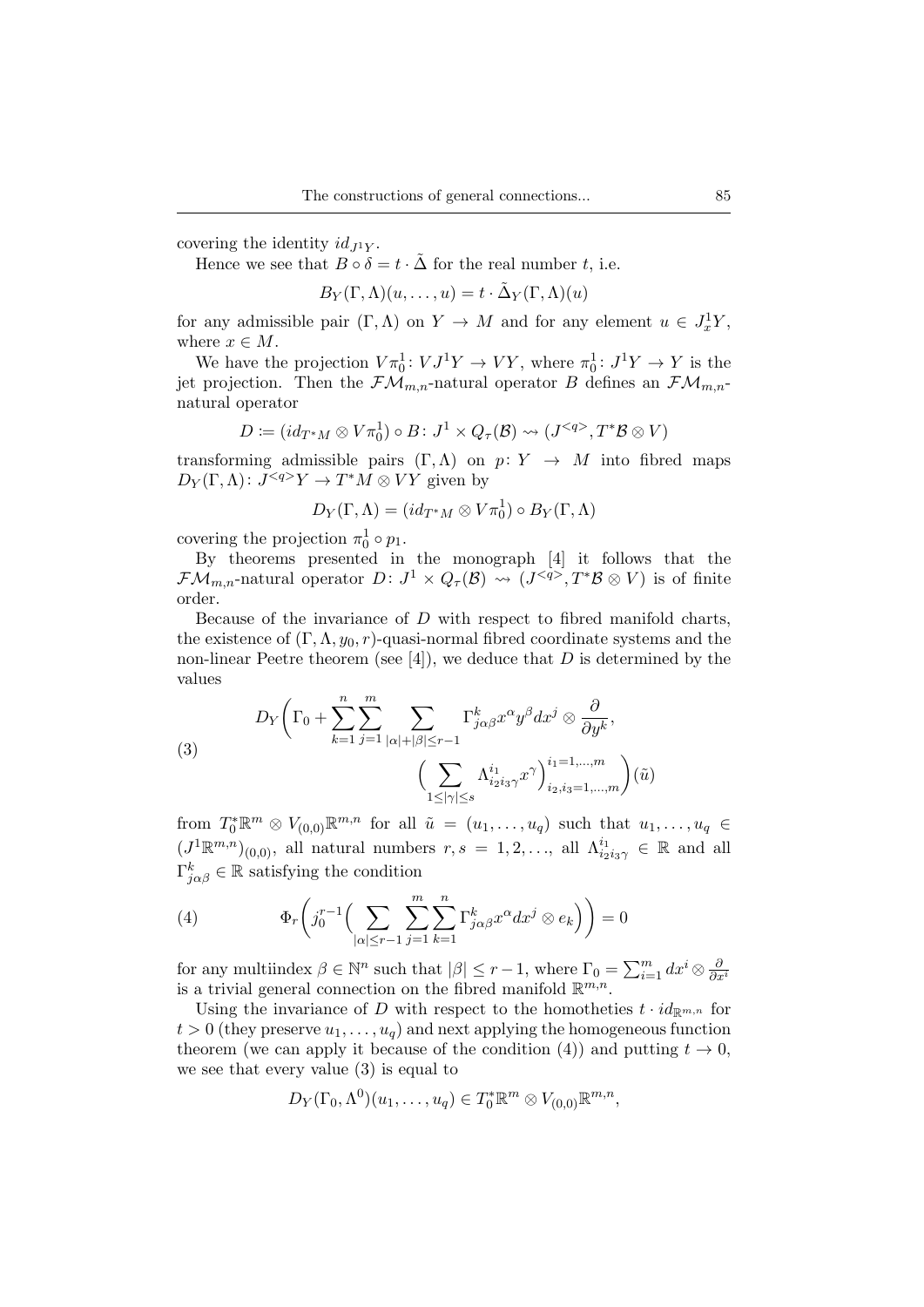where  $\Lambda^0$  is a flat torsion-free classical linear connection on  $\mathbb{R}^m$ .

Consider a tangent vector  $\xi \in T_0 \mathbb{R}^m$  and elements  $u_1 = j_0^1(id_{\mathbb{R}^m}, \rho) \in$  $(J^1\mathbb{R}^{m,n})_{(0,0)}, u_2, \ldots, u_q \in (J^1\mathbb{R}^{m,n})_{(0,0)}$  for a map  $\rho = (\rho_1, \ldots, \rho_n) : \mathbb{R}^m \to$  $\mathbb{R}^n$  such that  $j_0^1(\rho_a) \neq 0$  for  $a = 1, \ldots, n$ .

Write

$$
B_Y(\Gamma_0,\Lambda^0)(u_1,\ldots,u_q)(\xi) \coloneqq \frac{d}{dt}_{|t=0} \big(j_0^1(id_{\mathbb{R}^m},\rho+tv)\big)
$$

for some function  $v = (v_1, \dots, v_n) : \mathbb{R}^m \to \mathbb{R}^n$  and

$$
v_a(0) \coloneqq v_a^0
$$

for  $a = 1, \ldots, n$ . Then

$$
D_Y(\Gamma_0, \Lambda^0)(u_1, \ldots, u_q)(\xi) = \frac{d}{dt}_{|t=0}(0, tv_a^0).
$$

The fibred map

$$
\overline{x}^i = x^i, \ \overline{y}^k = y^k + (y^k)^2
$$

preserves: the trivial general connection  $\Gamma_0$ , the flat torsion-free classical linear connection  $\Lambda^0$ , the  $\mathcal{FM}_{m,n}$ -natural operator B, elements  $u_1, \ldots, u_q$ , the vector  $\xi$  and sends  $\frac{d}{dt}|_{t=0}(j_0^1(id_{\mathbb{R}^m}, \rho + tv))$  into  $\frac{d}{dt}|_{t=0}(j_0^1(\rho + \rho_a^2 + 2t(\frac{1}{2}$  $rac{1}{2}v +$  $\rho_a v_a^0 + \frac{1}{2}$  $(\frac{1}{2}t(v_a^0)^2))$ . Then it holds  $v_a^0 = 0$  for  $a = 1, \ldots, n$ . Hence we have the equality

$$
D_Y(\Gamma_0, \Lambda^0)(u_1, \ldots, u_q)(\xi) = 0.
$$

Consequently,

$$
D\colon J^1\times Q_{\tau}(\mathcal{B})\rightsquigarrow (J^{}, T^*\mathcal{B}\otimes V)
$$

is the zero operator.

Consider the well-known exact sequence

(5) 
$$
0 \to T^*M \otimes VY \to VJ^1Y \to VY \to 0
$$

over  $J^1Y$ . Next we obtain the following exact sequence

$$
0 \to T^*M \otimes T^*M \otimes VY \to T^*M \otimes VJ^1Y \to T^*M \otimes VY \to 0
$$

over  $J^1Y$ .

Therefore, the  $\mathcal{F}\mathcal{M}_{m,n}$ -natural operator B can be interpreted as an  $\mathcal{FM}_{m,n}$ -natural operator

$$
B\colon J^1\times Q_\tau(\mathcal{B})\leadsto (J^{}, T^*\mathcal{B}\otimes T^*\mathcal{B}\otimes V)
$$

of finite order transforming admissible pairs  $(\Gamma, \Lambda)$  on  $p: Y \to M$  into fibred maps  $B_Y(\Gamma,\Lambda)$ :  $J^{}Y \to T^*M \otimes T^*M \otimes VY$  covering the projection  $\pi_0^1 \circ p_1$ .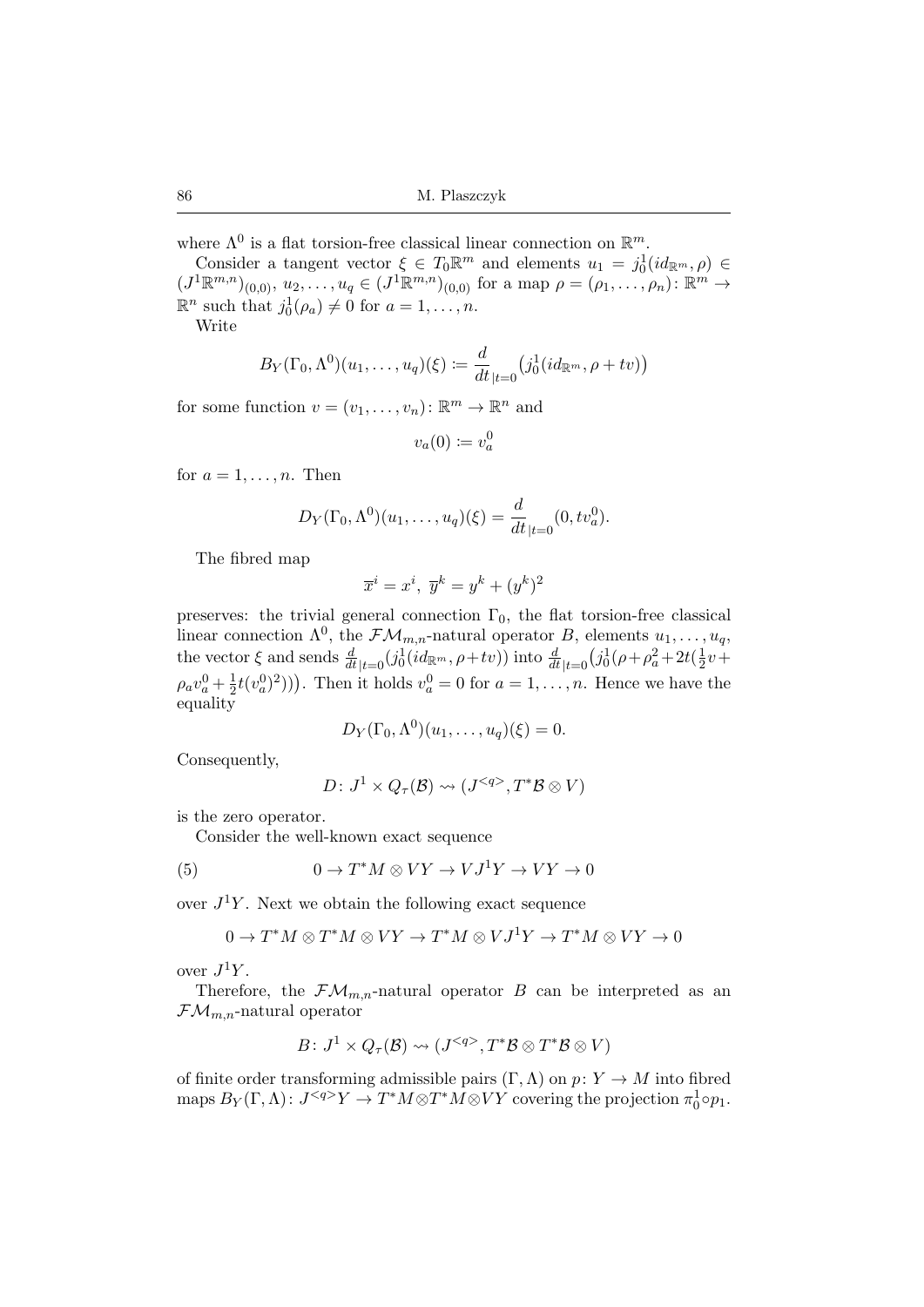Using the invariance of the  $\mathcal{FM}_{m,n}$ -natural operator B with respect to fibred manifold charts, the existence of  $(\Gamma, \Lambda, y_0, r)$ -quasi-normal fibred coordinate systems and non-linear Peetre theorem, we deduce that the  $\mathcal{FM}_{m,n-1}$ natural operator  $B$  is determined by the values

(6) 
$$
B_Y \left( \Gamma_0 + \sum_{k=1}^n \sum_{j=1}^m \sum_{|\alpha|+|\beta| \le r-1} \Gamma_{j\alpha\beta}^k x^{\alpha} y^{\beta} dx^j \otimes \frac{\partial}{\partial y^k}, \left( \sum_{1 \le |\gamma| \le s} \Lambda_{i_2 i_3 \gamma}^{i_1} x^{\gamma} \right)_{i_2, i_3 = 1, \dots, m}^{i_1 = 1, \dots, m} \right) (\tilde{u})
$$

from  $T_0^* \mathbb{R}^m \otimes T_0^* \mathbb{R}^m \otimes V_{(0,0)} \mathbb{R}^{m,n}$  for all elements  $\tilde{u} = (u_1, \ldots, u_q)$  such that  $u_1, \ldots, u_q \in (J^1 \mathbb{R}^{m,n})_{(0,0)}$ , all natural numbers  $r, s = 1, 2, \ldots$ , all numbers  $\Lambda_{i_2i_3\gamma}^{i_1} \in \mathbb{R}$  and all numbers  $\Gamma_{j\alpha\beta}^k \in \mathbb{R}$  satisfying the condition (4) for any multiindex  $\beta \in \mathbb{N}^n$  such that  $|\beta| \leq r - 1$ .

We use the following identifications

$$
(J^1\mathbb{R}^{m,n})_{(0,0)} \cong \mathbb{R}^{m*} \otimes \mathbb{R}^n,
$$
  

$$
T_0^*\mathbb{R}^m \otimes T_0^*\mathbb{R}^m \otimes V_{(0,0)}\mathbb{R}^{m,n} \cong \mathbb{R}^{m*} \otimes \mathbb{R}^{m*} \otimes \mathbb{R}^n.
$$

Using the invariance of the  $\mathcal{FM}_{m,n}$ -natural operator B with respect to the homotheties  $t \cdot id_{\mathbb{R}^{m,n}}$  for  $t > 0$  (they preserve the elements  $u_1, \ldots, u_q$ ) and next applying the homogeneous function theorem (we can apply it because of the condition  $(4)$ , we observe that every value  $(6)$  is equal to

(7) 
$$
B_Y \left( \Gamma_0 + \sum_{k,l=1}^n \sum_{j=1}^m \Gamma_{jl}^k y^l dx^j \otimes \frac{\partial}{\partial y^k} + \sum_{k=1}^n \sum_{i,j=1}^m \Gamma_{ji}^k x^i dx^j \otimes \frac{\partial}{\partial y^k}, \Lambda^0 \right) (u_1, \ldots, u_q),
$$

where  $\Gamma_{jl}^k := \Gamma_{j(0)e_l}^k \in \mathbb{R}$  and  $\Gamma_{ji}^k := \Gamma_{je_i(0)}^k \in \mathbb{R}$ . Of course,  $\Gamma_{ji}^k = -\Gamma_{ij}^k$ . Moreover, the value (7) is linear in  $\Gamma_{ji}^k$  and  $\Gamma_{jl}^k$  with coefficients being smooth functions in  $(u_1, \ldots, u_n)$ .

In particular, it holds

(8)  

$$
B_Y \left( \Gamma_0 + y^l dx^j \otimes \frac{\partial}{\partial y^k}, \Lambda^0 \right) (u_1, \dots, u_q)
$$

$$
= B_Y (\Gamma_0 + dx^j \otimes \tilde{Y}, \Lambda^0) (u_1, \dots, u_q)
$$

for  $\tilde{Y} = (y^l + 1) \frac{\partial}{\partial y^k}$ . Since  $Y_0 \coloneqq \frac{\partial}{\partial y^k}_{\vert 0} \neq 0$ , there is a local diffeomorphism  $H: \mathbb{R}^n \to \mathbb{R}^n$  such that an element  $j_0^1 H = id$  and  $H_*\tilde{Y} = \frac{\partial}{\partial y^k}$  near 0.

The map  $id_{\mathbb{R}^m} \times H$  preserves elements  $u_1, \ldots, u_q$ , the  $\mathcal{F}\mathcal{M}_{m,n}$ -natural operator B and the connection  $\Lambda^0$ , and sends  $\Gamma_0+dx^j\otimes \tilde Y$  into  $\Gamma_0+dx^j\otimes \frac{\partial}{\partial y^k}$ and acts on  $T_0^* \mathbb{R}^m \otimes T_0^* \mathbb{R}^m \otimes V_{(0,0)} \mathbb{R}^{m,n}$  as the identity map. Then using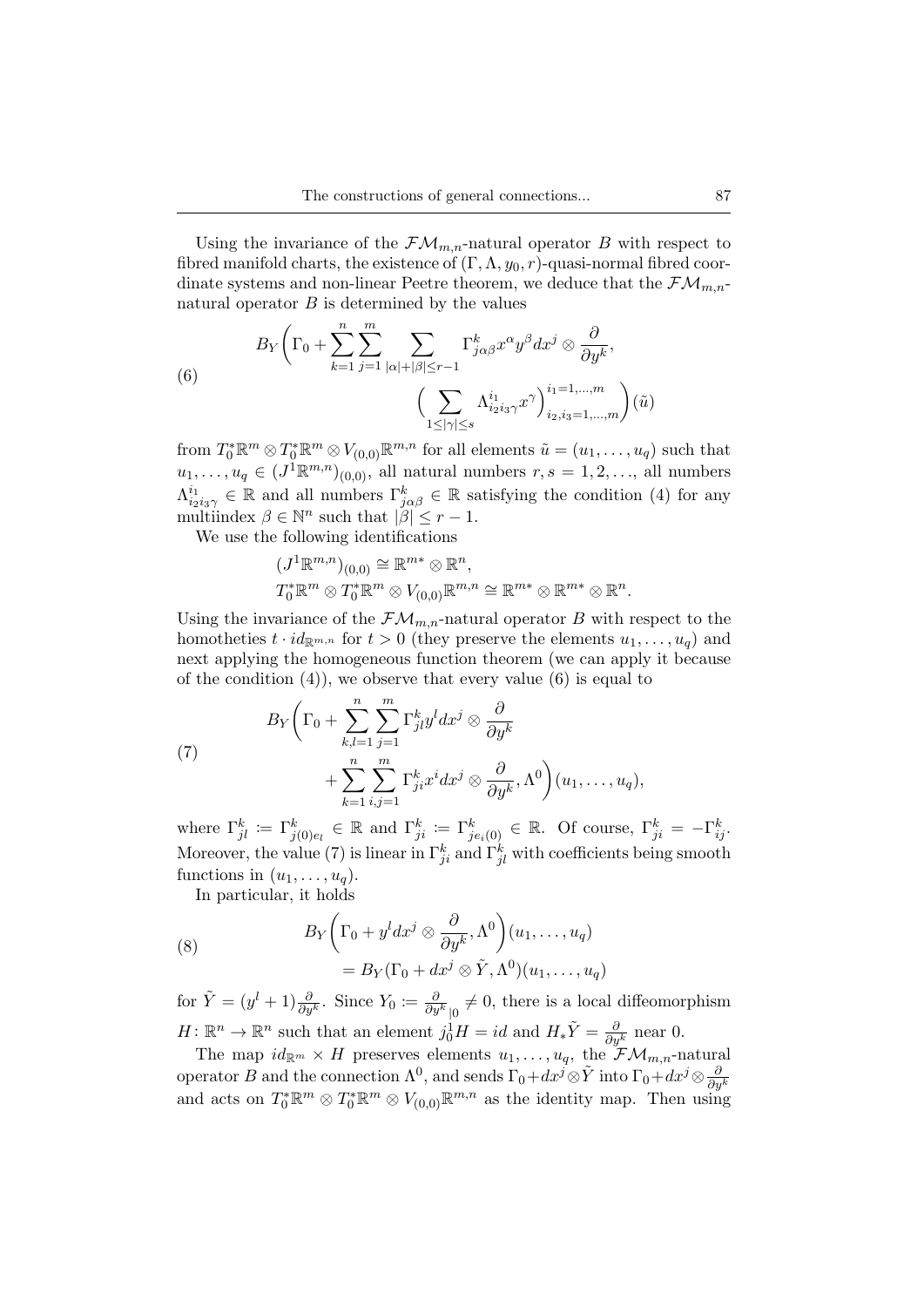the invariance of the  $\mathcal{FM}_{m,n}$ -natural operator B with respect to  $id_{\mathbb{R}^m}\times H$ , we see that

$$
B_Y(\Gamma_0+dx^j\otimes \tilde{Y},\Lambda^0)(u_1,\ldots,u_q)=B_Y\bigg(\Gamma_0+dx^j\otimes \frac{\partial}{\partial y^k},\Lambda^0\bigg)(u_1,\ldots,u_q).
$$

From (8) we obtain

$$
B_Y\bigg(\Gamma_0+dx^j\otimes\frac{\partial}{\partial y^k},\Lambda^0\bigg)(u_1,\ldots,u_q)=B_Y(\Gamma_0,\Lambda^0)(u_1,\ldots,u_q)=0.
$$

Therefore, it holds

$$
B_Y\bigg(\Gamma_0+y^ldx^j\otimes\frac{\partial}{\partial y^k},\Lambda^0\bigg)(u_1,\ldots,u_q)=0.
$$

Consequently, the values (6) are equal to

$$
\sum_{i} f_k^{ji}(u_1,\ldots,u_q) \Gamma_{ji}^k
$$

for some smooth functions  $f_k^{ji}$  $k^{\prime}$  .

Using the invariance of  $\mathcal{F}\mathcal{M}_{m,n}$ -natural operator B with respect to fibre homotheties  $id_{\mathbb{R}^m} \times t \cdot id_{\mathbb{R}^n}$  for  $t > 0$ , we get the homogeneous conditions

$$
t \cdot f_k^{ji}(tu_1,\ldots,tu_q) = t \cdot f_k^{ji}(u_1,\ldots,u_q).
$$

Cancelling both sides by t and putting  $t \to 0$ , we see that functions  $f_k^{ji}$  $k^{j}$  are constants.

Thus the  $\mathcal{FM}_{m,n}$ -natural operator B is determined by the values

$$
B_Y\bigg(\Gamma_0 + x^i dx^j \otimes \frac{\partial}{\partial y^k} - x^j dx^i \otimes \frac{\partial}{\partial y^k}, \Lambda^0\bigg)(0,\ldots,0)
$$

for  $1 \leq i < j \leq m$  and  $k = 1, ..., n$ . In other words, we claim that the  $\mathcal{F}\mathcal{M}_{m,n}$ -natural operator B is determined by the  $\mathcal{F}\mathcal{M}_{m,n}$ -natural operator  $B \circ \delta$ , where the map  $\delta: J^1 Y \to J^{} Y$  is given by  $\delta(u) = (u, \ldots, u)$ . As we observed earlier, the equality  $B \circ \delta = t \cdot \tilde{\Delta}$  holds for some  $t \in \mathbb{R}$ . It means that  $\mathcal{FM}_{m,n}$ -natural operators  $B \circ \delta$  form 1-parameter family of operators. Of course, any  $\tilde{\Delta} \circ p_i$  is an example of a such B for  $i = 1, \ldots, q$ . In particular, B is proportional to  $\tilde{\Delta} \circ p_1$  and similarly  $B^i$  is proportional to  $\tilde{\Delta} \circ p_i$  for  $i = 1, \ldots, q$ . Thus we proved the following classification theorem.

**Theorem 2.** *The*  $\mathcal{FM}_{m,n}$ -natural operators

$$
A\colon J^1 \times Q_{\tau}(\mathcal{B}) \rightsquigarrow J^1(J^{} \to \mathcal{B})
$$

*transforming admissible pairs*  $(\Gamma, \Lambda)$  *on*  $\mathcal{FM}_{m,n}$ *-objects*  $p: Y \to M$  *into*  $general$  connections  $A_Y(\Gamma, \Lambda) \colon J^{}Y \to J^1(J^{}Y)$  on  $J^{}Y \to M$  form *the* q*-parameter family*

(9) 
$$
\mathcal{J}^{} + (t_i \cdot \tilde{\Delta} \circ p_i)_{i=1,\dots,q}
$$

*for real numbers t<sub>i</sub>.*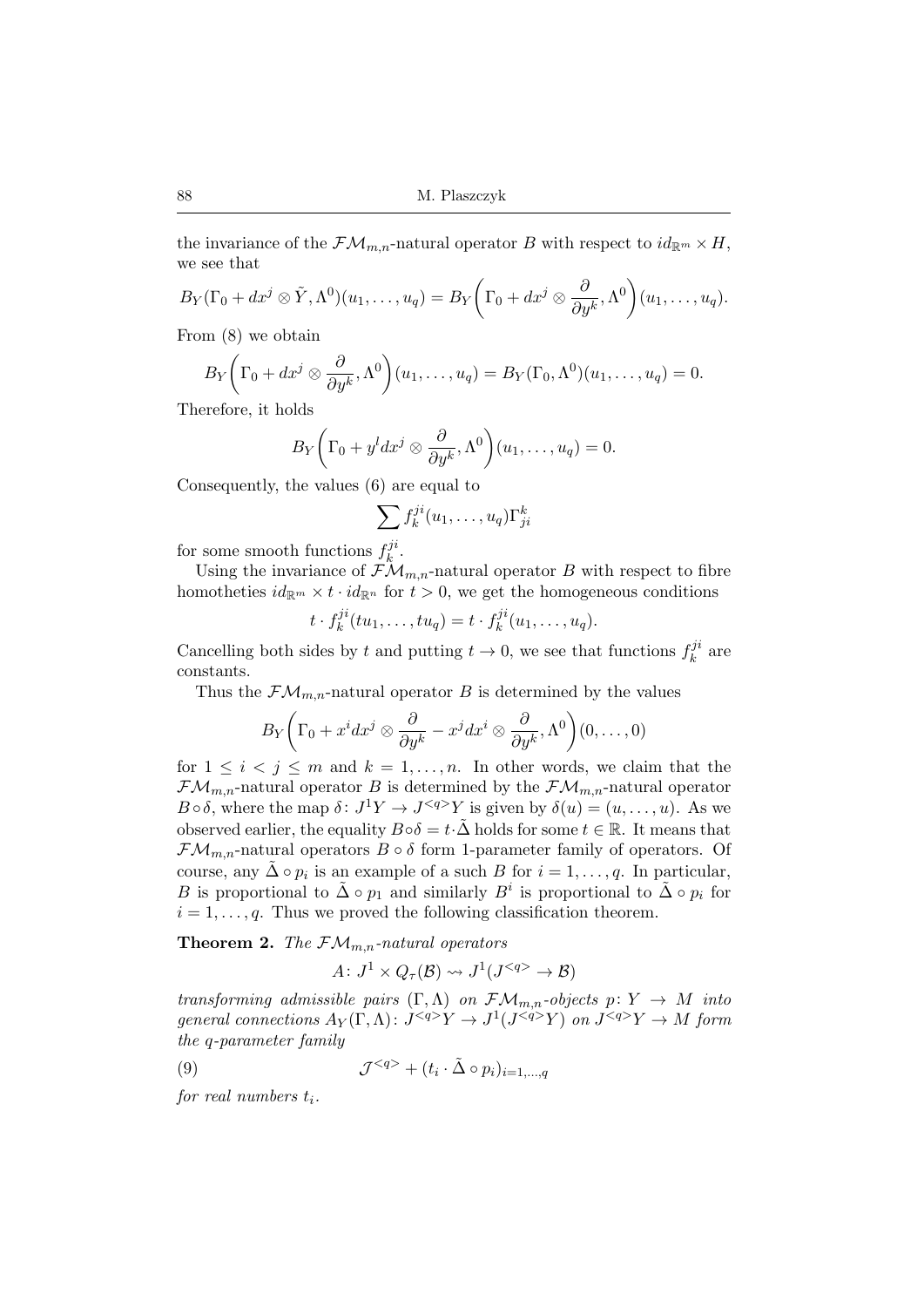**Remark 1.** The q-parameter family (9) can be written equivalently in the following form:

(10) 
$$
\left(\mathcal{J}^{}+t_1\cdot \tilde{\Delta}, \mathcal{J}^{}+t_2\cdot \tilde{\Delta}, \ldots, \mathcal{J}^{}+t_q\cdot \tilde{\Delta}\right).
$$

The curvature

$$
\mathcal{R}_Y(\Gamma)\colon Y\to \bigwedge^2T^*M\otimes VY
$$

can be treated as the fibred map

$$
\mathcal{R}_Y(\Gamma) \colon J^1 Y \to T^* M \otimes T^* M \otimes V Y.
$$

Moreover, by the exact sequence (5) the curvature can be treated as the fibred map

$$
\mathcal{R}_Y(\Gamma) \colon J^1 Y \to T^* M \otimes V J^1 Y.
$$

Thus we obtain an  $\mathcal{FM}_{m,n}$ -natural operator

(11) 
$$
\mathcal{R} \colon J^1 \times Q_{\tau}(\mathcal{B}) \rightsquigarrow (J^1, T^* \mathcal{B} \otimes V J^1).
$$

By theorems presented in the monograph [4] it follows that the  $\mathcal{F}\mathcal{M}_{m,n}$ -natural operator  $\mathcal{R}\colon J^1\times Q_{\tau}(\mathcal{B})\leadsto (J^1,T^*\mathcal{B}\otimes VJ^1)$  is of finite order.

Clearly, we can use R instead of  $\Delta$  in Theorem 2. Because of Theorem 2 for  $q = 1$  we conclude that R is proportional to  $\Delta$ . Therefore, we can reformulate Theorem 2 in the following way.

**Theorem 3.** *The*  $\mathcal{FM}_{m,n}$ -natural operators

 $A\colon J^1\times Q_\tau(\mathcal{B})\leadsto J^1(J^{}\to\mathcal{B})$ 

*transforming admissible pairs*  $(\Gamma, \Lambda)$  *on*  $\mathcal{F}\mathcal{M}_{m,n}$ *-objects*  $p: Y \to M$  *into*  $general$  connections  $A_Y(\Gamma, \Lambda)$ :  $J^{}Y \to J^1(J^{}Y)$  on  $J^{}Y \to M$  form *the* q*-parameter family*

$$
\mathcal{J}^{} + (t_i \cdot \mathcal{R} \circ p_i)_{i=1,\dots,q}
$$

*for real numbers*  $t_i$ *, where*  $\mathcal R$  *is the*  $\mathcal FM_{m,n}$ *-natural operator from* (11)*.* 

#### **REFERENCES**

- [1] Doupovec, M., Mikulski, W. M., *Holonomic extension of connections and symmetrization of jets*, Rep. Math. Phys. **60** (2007), 299–316.
- [2] Kolář, I., *Prolongations of generalized connections*, in: *Differential Geometry (Bu*dapest, 1979), Colloq. Math. Soc. János Bolyai, 31, North-Holland, Amsterdam, 1982, 317–325.
- [3] Kolář, I., *Higher order absolute differentiation with respect to generalized connections*, in: *Differential Geometry (Warsaw, 1979)*, PWN – Polish Sci. Publ., Warszawa, 1984, 153–162.
- [4] Kolář, I., Michor, P. W., Slovák J., *Natural Operations in Differential Geometry*, Springer-Verlag, Berlin, 1993.
- [5] Kurek, J., Mikulski, W. M., *On prolongations of projectable connections*, Ann. Polon. Math. **101** (3) (2011), 237–250.